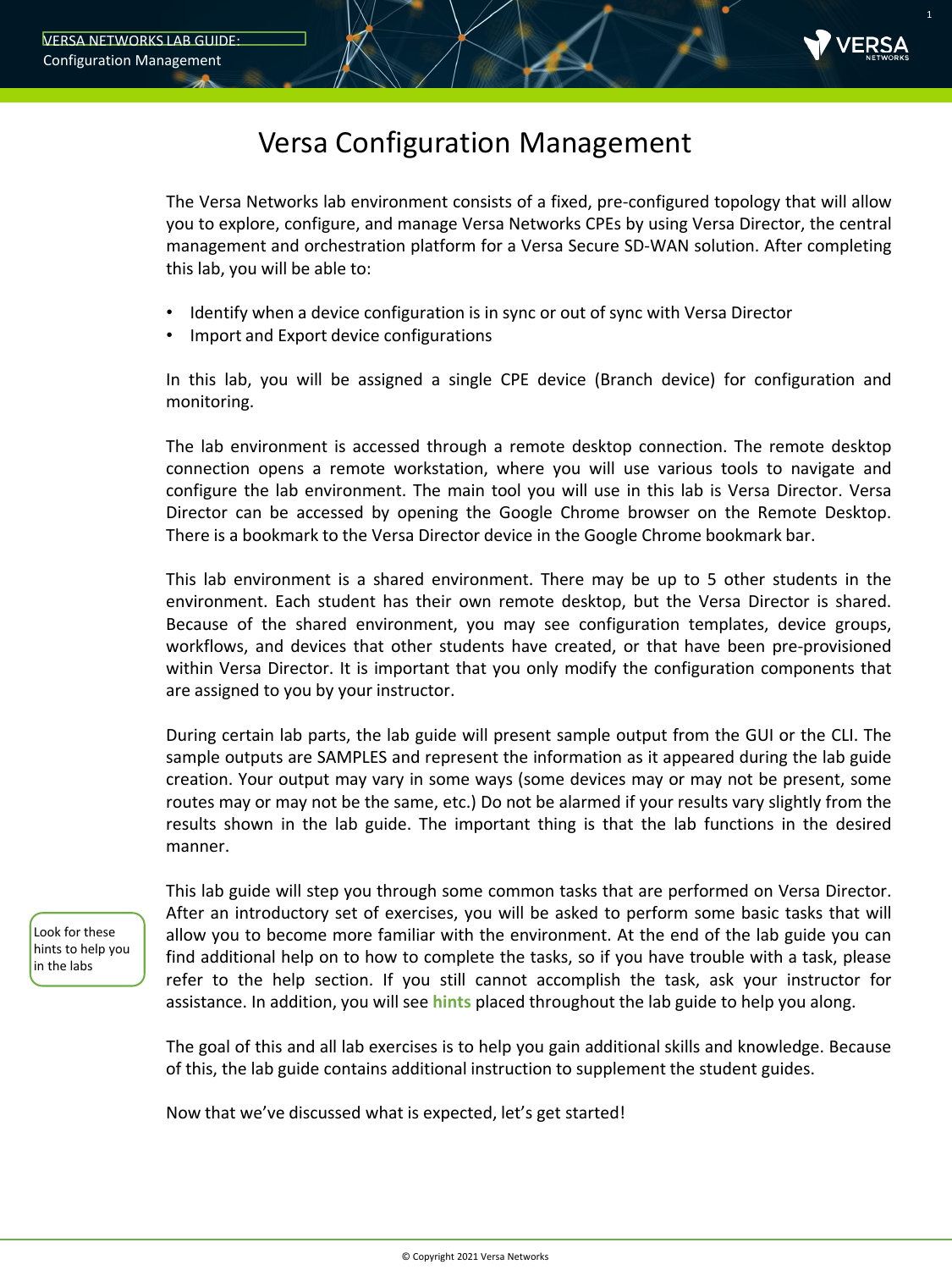## Lab Topology



Branch OoB Login: **versa** Branch OoB Password: **versa123**

Remember this! You will use it a lot!

> Testing Host Login: **labuserXYZ** (e.g. **labuser110**, **labuser111**, etc.) Testing Host Password: **versa123**

> > © Copyright 2021 Versa Networks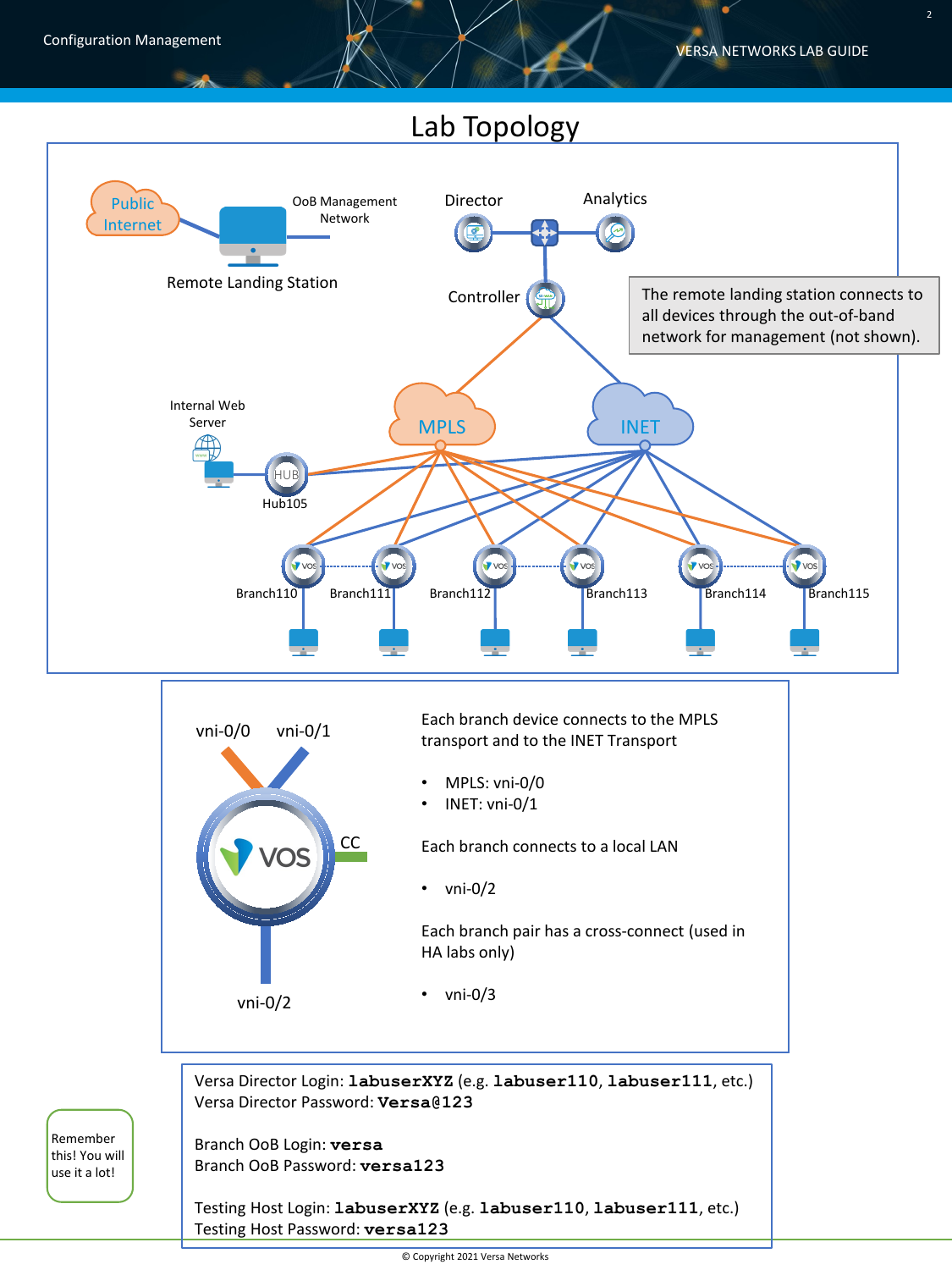## Interface Addresses

| <b>CPE</b>          | $vni-0/0$         | $vni-0/1$         | $vni-0/2$       |
|---------------------|-------------------|-------------------|-----------------|
| Branch110           | 192.168.19.110/24 | 192.168.20.110/24 | 172.16.110.1/24 |
| Branch111           | 192.168.19.111/24 | 192.168.20.111/24 | 172.16.111.1/24 |
| Branch112           | 192.168.19.112/24 | 192.168.20.112/24 | 172.16.112.1/24 |
| Branch113           | 192.168.19.113/24 | 192.168.20.113/24 | 172.16.113.1/24 |
| Branch114           | 192.168.19.114/24 | 192.168.20.114/24 | 172.16.114.1/24 |
| Branch115           | 192.168.19.115/24 | 192.168.20.115/24 | 172.16.115.1/24 |
| <b>MPLS Gateway</b> | 192.168.19.3      |                   |                 |
| <b>INET Gateway</b> |                   | 192.168.20.3      |                 |

# Controller Addresses

| <b>MPLS</b>     | <b>MPLS Gateway</b> | INET            | <b>INET Gateway</b> |
|-----------------|---------------------|-----------------|---------------------|
| 192.168.17.3/24 | 192.168.17.1        | 192.168.18.3/24 | 192.168.18.1        |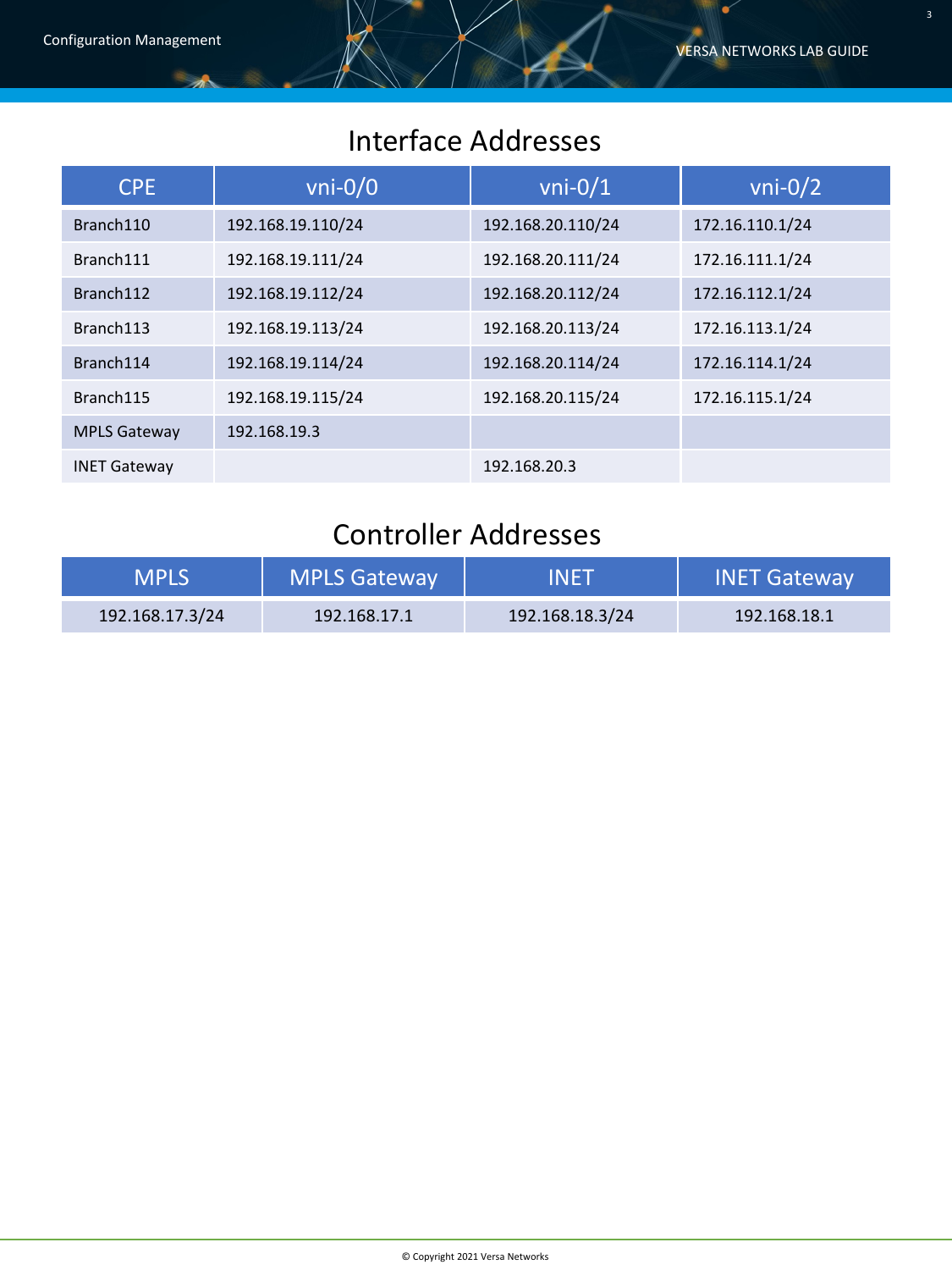#### Exercise 1: Connect to the remote lab environment

The first lab exercise is to become familiar with how to connect to the remote lab environment. Your instructor should have reviewed the following information with you prior to starting:

- Branch/Node/CPE Assignment
- Remote Lab Access

If you have not yet been assigned a branch device, please contact the instructor as this is a shared environment, and each student will configure and monitor a specific branch node.

Question: What node is assigned to you in the lab topology? \_\_\_\_\_\_\_\_\_\_\_\_\_\_\_\_\_\_\_\_

Follow the instructions provided by your instructor to connect to the remote lab environment.

Once you have started your remote desktop session, you will be presented with the remote desktop:

| Ū<br><b>Recycle Bin</b>       |                                                |                   |
|-------------------------------|------------------------------------------------|-------------------|
|                               | Multi-tabbed Putty                             |                   |
| 戸                             |                                                |                   |
| <b>MTPuTTY</b>                |                                                |                   |
|                               | Readme (instructions and<br>login information) |                   |
| <b>README.txt</b>             |                                                |                   |
|                               |                                                |                   |
| $\mathbf{R}$<br>Remote        | Remote Desktop to<br>testing hosts             |                   |
| Desktop                       |                                                |                   |
|                               |                                                |                   |
|                               |                                                |                   |
|                               |                                                |                   |
|                               |                                                |                   |
|                               |                                                |                   |
|                               |                                                |                   |
|                               | Google Chrome Browser                          |                   |
|                               |                                                |                   |
|                               |                                                |                   |
|                               |                                                |                   |
|                               |                                                |                   |
|                               |                                                |                   |
|                               |                                                |                   |
|                               |                                                |                   |
|                               |                                                |                   |
|                               |                                                |                   |
| <b>Fill</b><br>H<br>$\bullet$ |                                                | <b>NB</b> (b ENG) |
|                               |                                                |                   |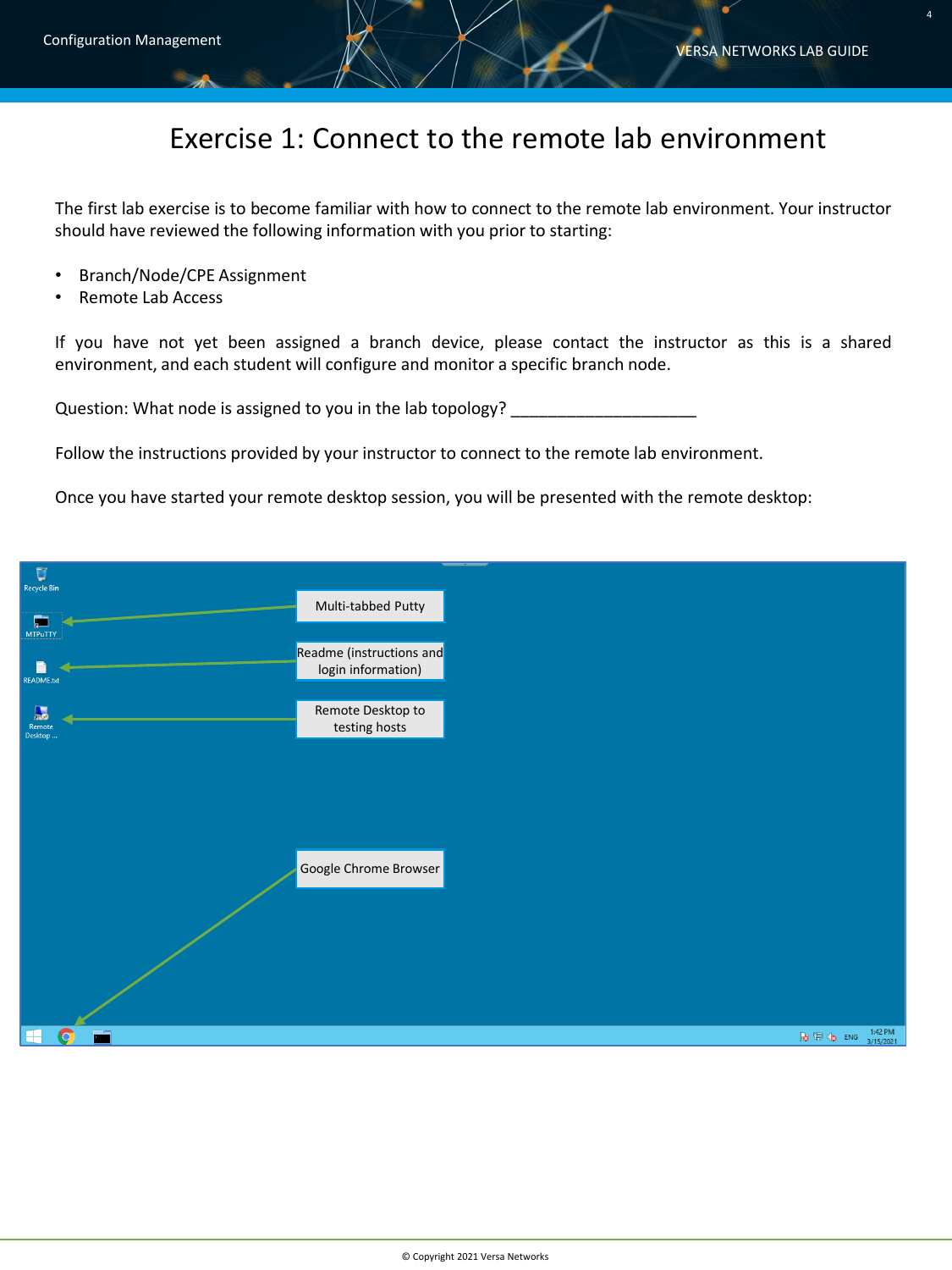$\bullet$ 

On the remote desktop, open the Google Chrome browser window. The Google Chrome browser window contains a bookmark to the Versa Director. Log into the Versa Director with the username associated with your assigned branch device:

| <b>CPE</b> | <b>Username</b> | Password  |
|------------|-----------------|-----------|
| Branch110  | labuser110      | Versa@123 |
| Branch111  | labuser111      | Versa@123 |
| Branch112  | labuser112      | Versa@123 |
| Branch113  | labuser113      | Versa@123 |
| Branch114  | labuser114      | Versa@123 |
| Branch115  | labuser115      | Versa@123 |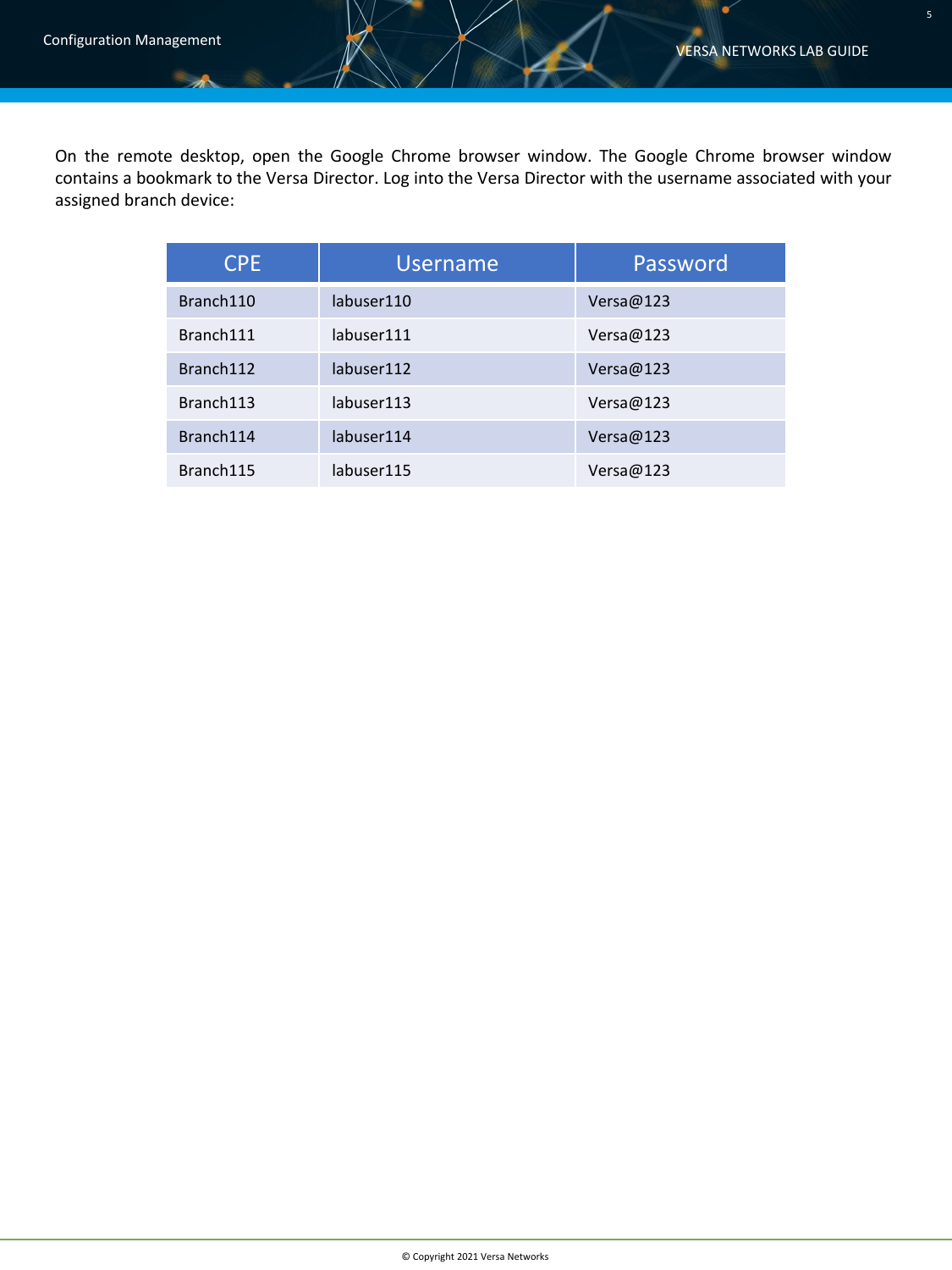#### Lab Exercise Overview

In this lab you will perform various tasks. You will begin by verifying that your device configuration is synchronized with the configuration on Versa Director. A flow of the lab exercises is:

Examine the device Sync State and verify that the configuration is in synch

Create a backup (export) of the device configuration

Modify a parameter in the device configuration using Appliance Context Mode

Examine the Sync State and verify that the configuration is out of sync

Import the device configuration to resolve the out-of-sync state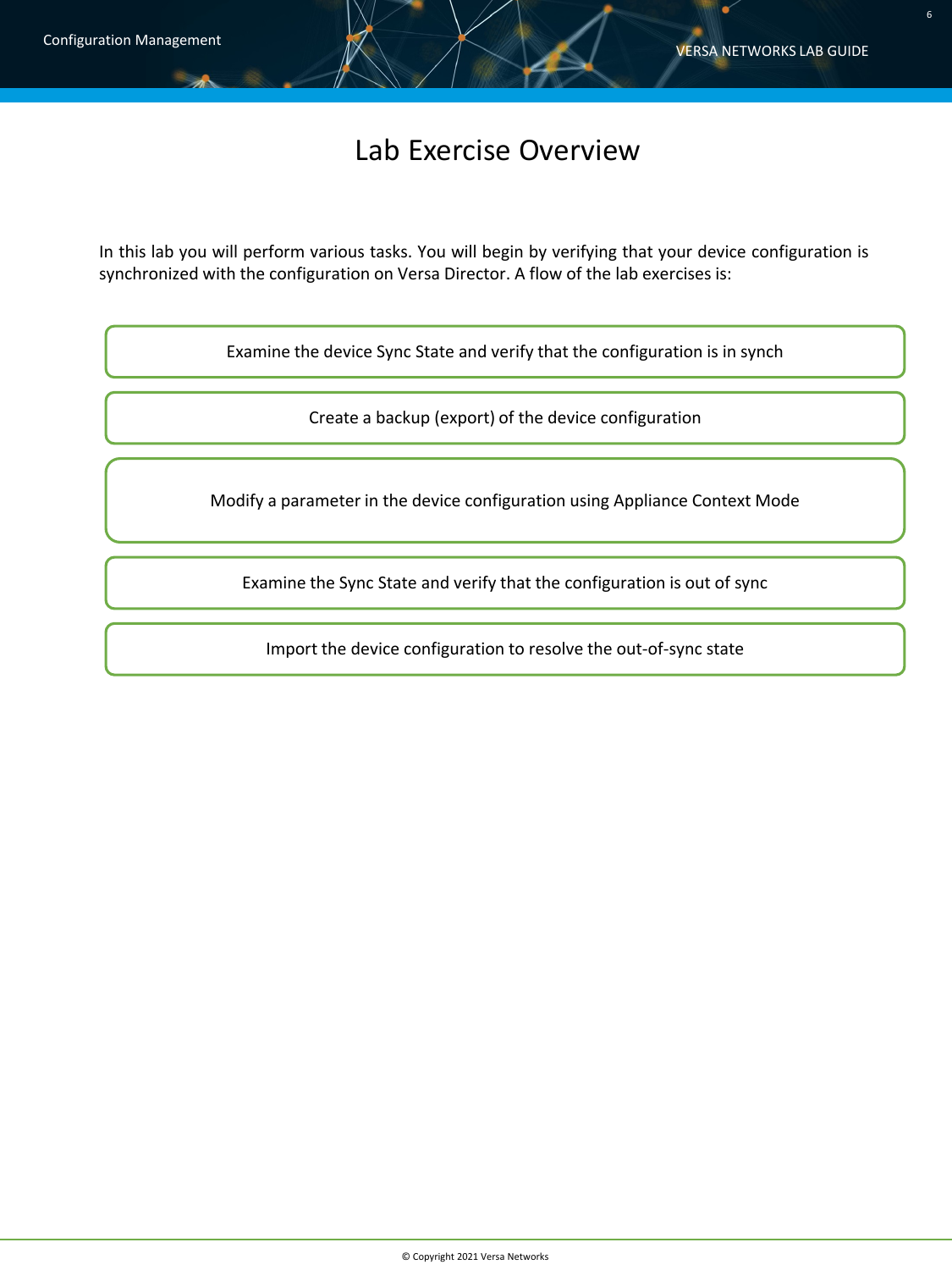# Exercise 2: Create A Backup of the Device Configuration (Export)

Open the Administration > Appliances dashboard in Versa Director. Locate your appliance in the Appliances table and check the box next to the appliance, then click the Export Configuration button to export the configuration to a text file. The file will be saved in the remote desktop Downloads folder.

| <b>ERSA</b>                   |  |                      |                    |            |                     |                                           |                                   |         |                                                                                                                                                                                                                                                                                                                                                                                                                                                                                                                                                      |             |                                          | <b>A</b><br>圓 | $\Omega$ | Administrator $\sqrt{}$ |
|-------------------------------|--|----------------------|--------------------|------------|---------------------|-------------------------------------------|-----------------------------------|---------|------------------------------------------------------------------------------------------------------------------------------------------------------------------------------------------------------------------------------------------------------------------------------------------------------------------------------------------------------------------------------------------------------------------------------------------------------------------------------------------------------------------------------------------------------|-------------|------------------------------------------|---------------|----------|-------------------------|
| NETWORKS                      |  | Monitor              | Configuration      | Workflows  | Administration      | Analytics                                 |                                   |         |                                                                                                                                                                                                                                                                                                                                                                                                                                                                                                                                                      |             |                                          |               |          | Commit Template         |
|                               |  |                      |                    |            |                     |                                           |                                   |         |                                                                                                                                                                                                                                                                                                                                                                                                                                                                                                                                                      |             |                                          |               |          | C                       |
| <b>Contractions</b>           |  | rotal Appliances : 3 |                    |            |                     |                                           |                                   |         |                                                                                                                                                                                                                                                                                                                                                                                                                                                                                                                                                      |             |                                          |               |          |                         |
| <b>S</b> Appliances           |  | Search               |                    |            |                     |                                           |                                   |         | $\textcolor{blue}{\textcircled{\textup{H}}} \hspace{1em} \textcolor{blue}{\textcircled{\textup{H}}} \hspace{1em} \textcolor{blue}{\textcircled{\textup{H}}} \hspace{1em} \textcolor{blue}{\textcircled{\textup{H}}} \hspace{1em} \textcolor{blue}{\textup{H}}} \hspace{1em} \textcolor{blue}{\textcircled{\textup{H}}} \hspace{1em} \textcolor{blue}{\textcircled{\textup{H}}} \hspace{1em} \textcolor{blue}{\textcircled{\textup{H}}} \hspace{1em} \textcolor{blue}{\textup{H}}} \hspace{1em} \textcolor{blue}{\textcircled{\textup{H}}} \hspace{1$ |             |                                          |               |          |                         |
| <b>N</b> Connectors           |  |                      |                    |            |                     |                                           |                                   |         |                                                                                                                                                                                                                                                                                                                                                                                                                                                                                                                                                      |             | <b>Export Configuration</b>              | <b>Status</b> |          |                         |
| System                        |  | Name                 | Mgmt. Address Type |            | <b>Time Created</b> |                                           | Service Start Ti Software Version | Site ID | Organizations                                                                                                                                                                                                                                                                                                                                                                                                                                                                                                                                        |             | Snap Contig Synchro Reachability Service |               |          | Locked                  |
| Notification Cor fig          |  | Branch-110           | 10.0.160.103       | Branch     |                     | Thu, Dec 10 20 Mon, Jan 25 20 20.2.2-GA   |                                   | 103     | Tenant1                                                                                                                                                                                                                                                                                                                                                                                                                                                                                                                                              | <b>Line</b> | ◎                                        | Ø             | Up       | f                       |
| <b>C</b> Entitlement Manager  |  | Controller1          | 192.168.122.4      | Controller |                     | Tue, Jun 30 202 Mon, Jan 25 20 20.2.2-GA  |                                   |         | Tenant1,SP                                                                                                                                                                                                                                                                                                                                                                                                                                                                                                                                           | <b>G</b>    | $\bullet$                                | ⊗             | Up       | $\mathbf{F}$            |
| <b>1</b> Director User Mana > |  | Hub-105              | 10.0.160.101       | <b>Hub</b> |                     | Tue, Jul 21 2020 Mon, Jan 25 20 21.1.1-GA |                                   | 101     | Tenant1                                                                                                                                                                                                                                                                                                                                                                                                                                                                                                                                              | <b>E</b>    | $\bullet$                                | ◎             | Up       | f(x)                    |
| la Inventory                  |  |                      |                    |            |                     |                                           |                                   |         |                                                                                                                                                                                                                                                                                                                                                                                                                                                                                                                                                      |             |                                          |               |          |                         |
| SDWAN                         |  |                      |                    |            |                     |                                           |                                   |         |                                                                                                                                                                                                                                                                                                                                                                                                                                                                                                                                                      |             |                                          |               |          |                         |
| <b>CD</b> Support             |  |                      |                    |            |                     |                                           |                                   |         |                                                                                                                                                                                                                                                                                                                                                                                                                                                                                                                                                      |             |                                          |               |          |                         |
|                               |  |                      |                    |            |                     |                                           |                                   |         |                                                                                                                                                                                                                                                                                                                                                                                                                                                                                                                                                      |             |                                          |               |          |                         |

# Exercise 3: Manually modify your device configuration (in Appliance Context mode)

In this part you will change the LAN IP address of your device to a different address. This simulates a wrong or changed configuration on a port that will not impact your CPE to Director connectivity.

#### **IMPORTANT**

#### **You are changing the IP address of a port on your device. Be sure you DO NOT CHANGE the WAN port addresses, as this will impact your ability to communicate with Versa Director.**

In the Administration > Appliances dashboard, click on your device name to open the Appliance Context mode. This will allow you to directly modify the configuration of the device.

In the Appliance Context mode, click the Configuration tab to view the device configuration.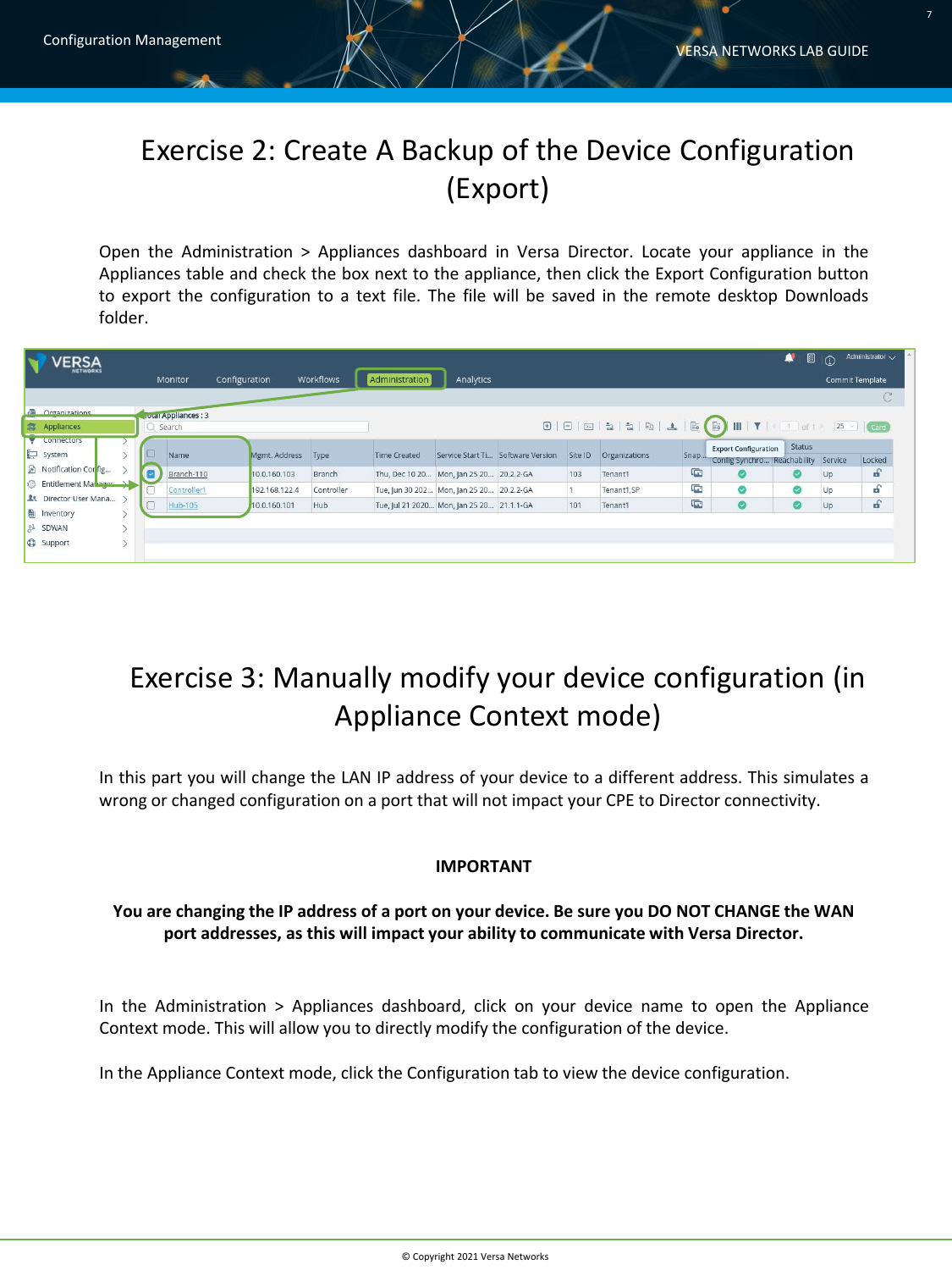| <b>VERSA</b><br>w                                               |                  | Analytics<br>Monitor                                      | Configuration<br>Administration |            | 圓<br>Administrator $\sqrt{}$<br>∙<br>$\odot$ |
|-----------------------------------------------------------------|------------------|-----------------------------------------------------------|---------------------------------|------------|----------------------------------------------|
| Home<br>Branch-110                                              |                  | $\vee$                                                    |                                 |            | Build                                        |
| $\frac{1}{2}$ $\frac{1}{2}$<br>62                               |                  | Ethernet Tunnel LTE Wi-Fi uCPE Loopback Fabric Management |                                 |            |                                              |
| Interfaces                                                      |                  | Q Search                                                  |                                 |            |                                              |
| <b><sup><sup><i><i>m</i></i></sup></sup></b> WLAN<br>楽 Networks |                  | Name<br>'n                                                | Description                     | Interfaces | IP Address/Prefix                            |
| S Virtual Wires                                                 |                  | O<br>$yni-0/0$                                            |                                 | vni-0/0.0  | 192.168.19.110/24                            |
| Global Routers                                                  |                  | 0<br>yni-0/1                                              |                                 | vni-0/1.0  | 192.168.20.110/24                            |
| Virtual Routers                                                 |                  | $yni-0/2$<br>Π                                            |                                 | vni-0/2.0  | 172.16.110.1/24                              |
| $\boxed{\sim}$ IP-SLA                                           | $\rightarrow$    |                                                           |                                 |            |                                              |
| SaaS App Monitor                                                |                  |                                                           |                                 |            |                                              |
| $\frac{B}{L}$ VRRP                                              | $\mathcal{P}$    |                                                           |                                 |            |                                              |
| @ Zones                                                         |                  |                                                           |                                 |            |                                              |
| <b>Q</b> DNS                                                    | $\rightarrow$    |                                                           |                                 |            |                                              |
| 2 Zone Protection Profiles                                      |                  |                                                           |                                 |            |                                              |
| Cass of Service                                                 | $\rightarrow$    |                                                           |                                 |            |                                              |
| <b>O</b> DHCP                                                   | $\mathcal{P}$    |                                                           |                                 |            |                                              |
| <b>B</b> PBF                                                    | $\mathcal{P}$    |                                                           |                                 |            |                                              |
| Service Chains                                                  | $\left( \right)$ |                                                           |                                 |            |                                              |

Select the Interfaces item in the left-side Configuration menu to display the interface configuration.

Locate the vni-0/2 interface. The vni-0/2 interface is the logical port that is mapped to the local LAN. Click the vni-0/2 interface to open the interface configuration.

| Edit Ethernet Interface - vni-0/2                           |                                                         |                |               |                 |                 |         | $\pmb{\times}$ |  |  |  |  |
|-------------------------------------------------------------|---------------------------------------------------------|----------------|---------------|-----------------|-----------------|---------|----------------|--|--|--|--|
| Aggregate Ethernet<br>Ethernet                              |                                                         |                |               |                 |                 |         |                |  |  |  |  |
| Interface*<br>Disable<br>$\overline{0}$<br>vni<br>$\vert$ 2 | O Sub-interfaces • Aggregate Member<br>$\boxed{\oplus}$ |                |               |                 |                 |         |                |  |  |  |  |
| Description                                                 | lo<br>Unit                                              | <b>VLAN ID</b> | Inner VLAN ID |                 | IP Address/Mask | DHCP V4 | DHCP V6        |  |  |  |  |
| <b>Tags</b>                                                 |                                                         |                |               | IPv4            | IPv6            |         |                |  |  |  |  |
|                                                             | Q                                                       |                |               | 172.16.110.1/24 |                 | п       | 面              |  |  |  |  |
|                                                             |                                                         |                |               |                 |                 |         |                |  |  |  |  |
| Virtual Wire<br>Mirror Interface<br>Promiscuous             |                                                         |                |               |                 |                 |         |                |  |  |  |  |
| PPPoE base Interface                                        |                                                         |                |               |                 |                 |         |                |  |  |  |  |
|                                                             |                                                         |                |               |                 |                 |         |                |  |  |  |  |
|                                                             |                                                         |                |               |                 |                 |         |                |  |  |  |  |
| Outer TPID<br><b>MTU</b>                                    |                                                         |                |               |                 |                 |         |                |  |  |  |  |
| --Select--<br>$\vee$                                        |                                                         |                |               |                 |                 |         |                |  |  |  |  |
| Bandwidth<br>Others Hold Time                               |                                                         |                |               |                 |                 |         |                |  |  |  |  |
| Uplink (Kbps)<br>Downlink (Kbps)                            |                                                         |                |               |                 |                 |         |                |  |  |  |  |
|                                                             |                                                         |                |               |                 |                 |         |                |  |  |  |  |
|                                                             |                                                         |                |               |                 |                 |         |                |  |  |  |  |
|                                                             |                                                         |                |               |                 |                 | OK      | Cancel         |  |  |  |  |

In the vni-0/2 interface configuration window, locate the Unit 0 (sub-interface 0) in the table. Note the IP address assigned to the interface.

Click the Unit 0 to modify the sub-interface.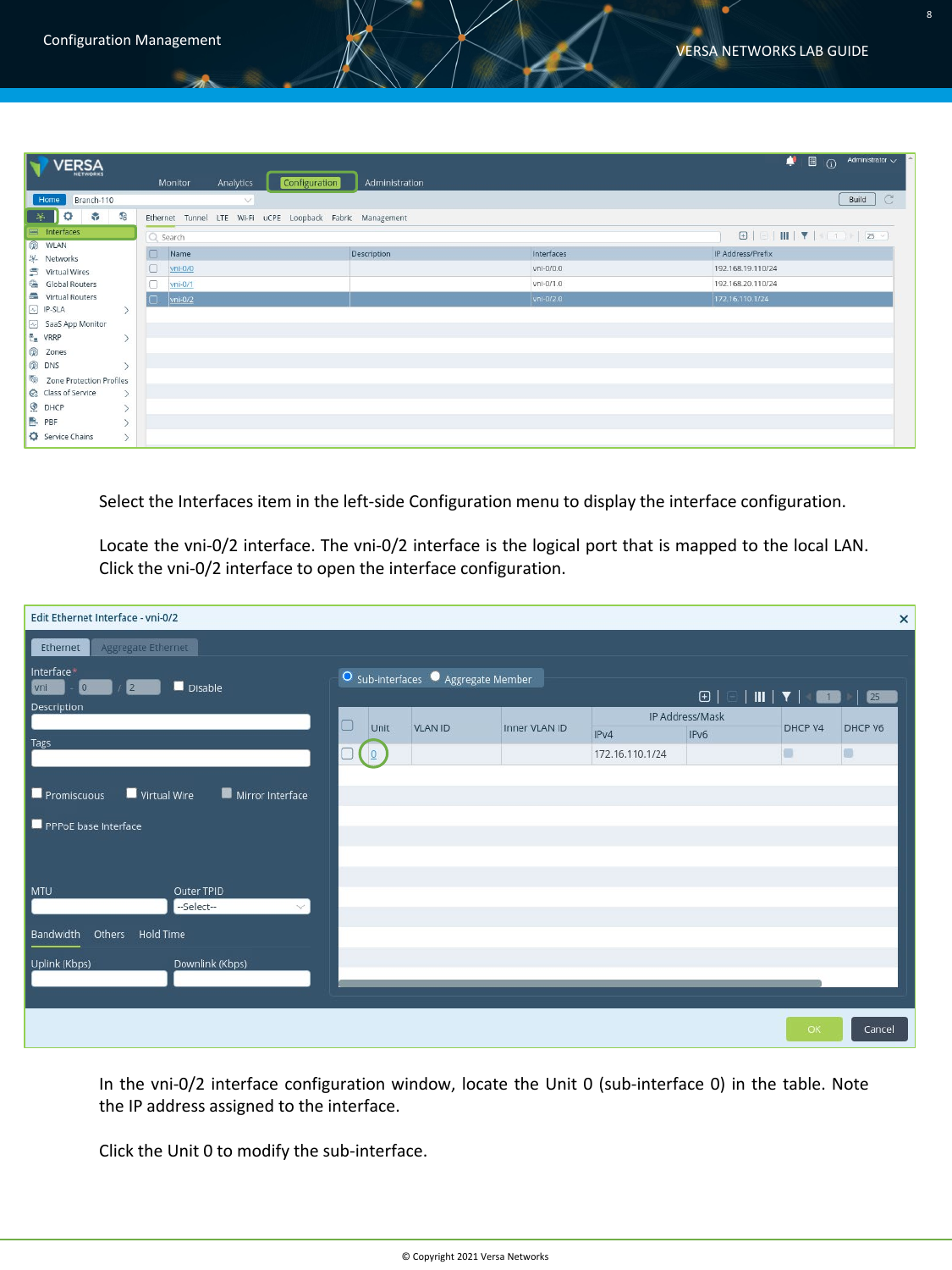| <b>Edit Sub-interface</b>                                                                                                 |                                                                                                        | $\boldsymbol{\mathsf{x}}$                                                             |
|---------------------------------------------------------------------------------------------------------------------------|--------------------------------------------------------------------------------------------------------|---------------------------------------------------------------------------------------|
| Unit*<br>$\boxed{0}$<br>Description                                                                                       | <b>VLAN ID</b><br><b>MTU</b>                                                                           | Inner VLAN ID<br>Disable<br>Interface Mode                                            |
| IPv6<br>IPv4                                                                                                              |                                                                                                        | --Select--<br>$\checkmark$                                                            |
| Static Address<br><b>Static Address</b><br>□ IP Address/Mask<br>□ 172.16.110.1/24<br><b>VRRP</b><br>Standby<br>Static ARP | <b>DHCP V4</b><br>Route Preference<br>$\boxplus$<br>Reachability Monitor<br>Enable ICMP<br><b>FQDN</b> | Disable Broadcast Flag<br>Threshold<br>Interval<br>Directed Broadcast<br>SLA Endpoint |
| Subnet Address/Mask* ↓                                                                                                    | Host IP Address*                                                                                       | MAC Address*                                                                          |
| --Select--                                                                                                                | $\checkmark$                                                                                           | $\ddot{}$                                                                             |
|                                                                                                                           | No Records to Display                                                                                  |                                                                                       |
|                                                                                                                           |                                                                                                        | OK<br>Cancel                                                                          |

In the Edit Sub-Interface window, locate the Static IPv4 Address box. The interfaces in VOS can have multiple IP addresses assigned to the same interface. Remove the existing sub-interface IP address and add a new address that is incorrect. You can choose any IPv4 address in the 172.16.xxx.yyy/24 range that is different from the one that is originally configured on your device, then click OK.

| IP Address/Mask<br>IP Address/Mask<br>$\left( \begin{array}{c} 1 \end{array} \right)$<br>172.16.110.1/24<br>172.16.210.1/24 | ✔ Static Address<br><b>Static Address</b> | ✔ Static Address<br><b>Static Address</b> | $+$ |
|-----------------------------------------------------------------------------------------------------------------------------|-------------------------------------------|-------------------------------------------|-----|
|-----------------------------------------------------------------------------------------------------------------------------|-------------------------------------------|-------------------------------------------|-----|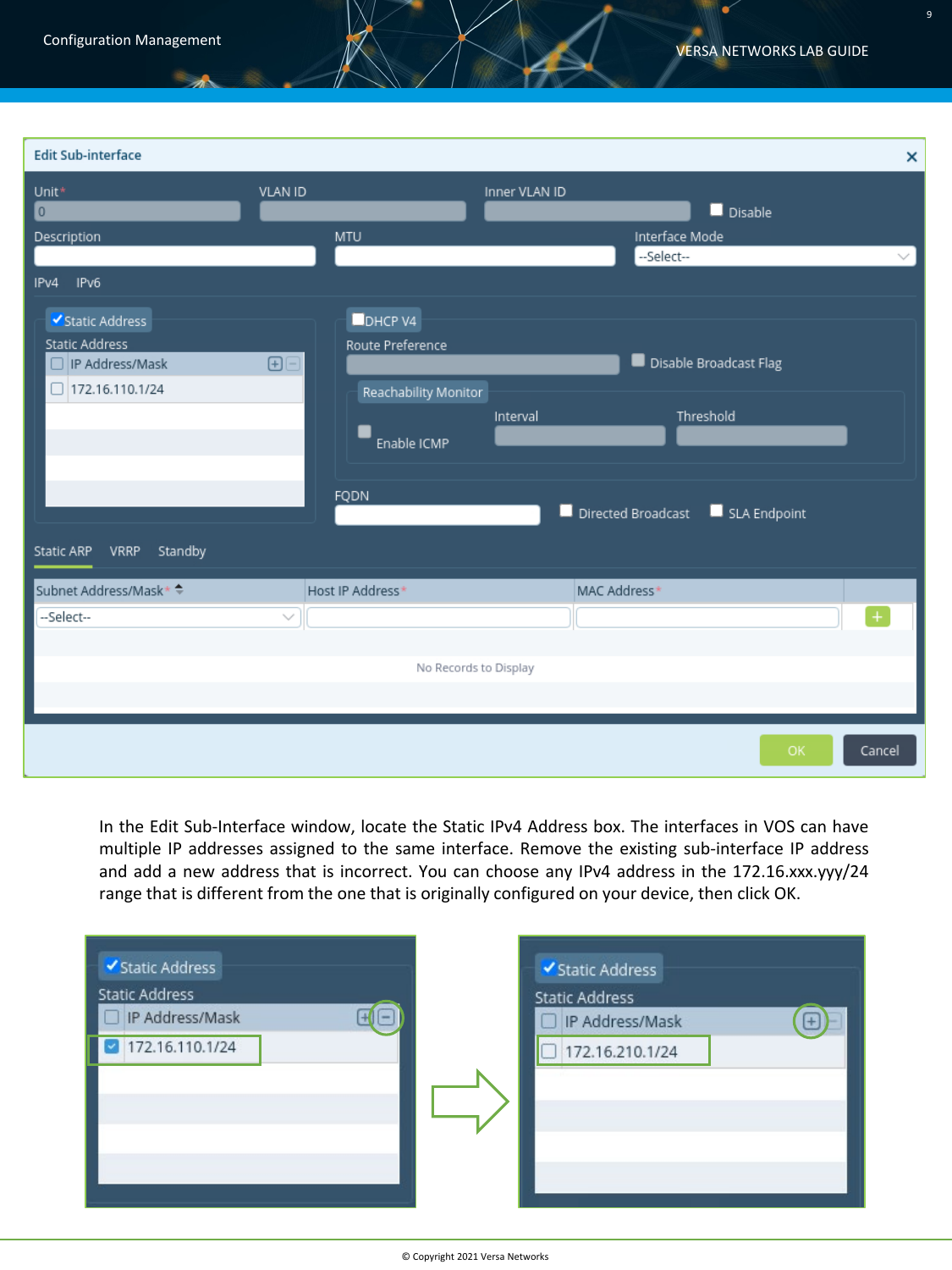Because you are in Appliance Context mode, the changes will take place immediately. Continue to click the OK buttons until you have returned to the main Interfaces dashboard. Verify that your change was applied in the Interfaces table.

| N<br><b>VERSA</b>                               | Analytics<br>Monitor                                      | Configuration<br>Administration |            | œ,<br>Administrator $\smile$<br>圓<br>$\Omega$                                                                           |
|-------------------------------------------------|-----------------------------------------------------------|---------------------------------|------------|-------------------------------------------------------------------------------------------------------------------------|
| Home<br>Branch-110                              | $\checkmark$                                              |                                 |            | $\mathbb{C}^2$<br>Build                                                                                                 |
| $\bullet$<br>S<br>۰<br>$\frac{2\mathcal{L}}{2}$ | Ethernet Tunnel LTE Wi-Fi uCPE Loopback Fabric Management |                                 |            |                                                                                                                         |
| Interfaces                                      | Q Search                                                  |                                 |            | $\mathbf{E} \parallel \Box \parallel \mathbf{III} \parallel \mathbf{Y} \parallel \mathbf{1} \parallel \mathbf{25} \vee$ |
| C WLAN<br>※ Networks                            | $\Box$<br>Name                                            | Description                     | Interfaces | IP Address/Prefix                                                                                                       |
| 5 Virtual Wires                                 | $\Box$<br>yni-0/0                                         |                                 | vni-0/0.0  | 192.168.19.110/24                                                                                                       |
| Global Routers                                  | lo<br>$vn$ i-0/1                                          |                                 | vni-0/1.0  | 192.168.20.110/24                                                                                                       |
| Virtual Routers                                 | $\Box$<br>$Vni-0/2$                                       |                                 | vni-0/2.0  | 172.16.210.1/24                                                                                                         |
| <b>B</b> IP-SLA<br>SaaS App Monitor             |                                                           |                                 |            |                                                                                                                         |
| 품 VRRP                                          |                                                           |                                 |            |                                                                                                                         |
| (@ Zones                                        |                                                           |                                 |            |                                                                                                                         |
| <b><sup>®</sup></b> DNS<br>$\mathcal{E}$        |                                                           |                                 |            |                                                                                                                         |
| Zone Protection Profiles                        |                                                           |                                 |            |                                                                                                                         |
| C Class of Service<br>$\rightarrow$             |                                                           |                                 |            |                                                                                                                         |
| <b>O</b> DHCP                                   |                                                           |                                 |            |                                                                                                                         |
| <b>B</b> PBF                                    |                                                           |                                 |            |                                                                                                                         |
| Service Chains                                  |                                                           |                                 |            |                                                                                                                         |

## Exercise 4: Reload the saved configuration file to fix the address change

In this part you will reload the saved configuration to your device to reset the change you just made. This is done through the main Administration > Appliances dashboard.

Click the Home button in the top-left corner to exit Appliance Context mode, then navigate to Administration > Appliances.

In the Administration > Appliances dashboard, locate your device in the table and check the box next to your device.

| <b>'ERSA</b>               |  |                         |                            |               |            |                     |                                           |                                   |         |                      |               |                                     | ۰<br>圓        | $\Omega$ | Administrator $\smile$ |
|----------------------------|--|-------------------------|----------------------------|---------------|------------|---------------------|-------------------------------------------|-----------------------------------|---------|----------------------|---------------|-------------------------------------|---------------|----------|------------------------|
| <b>RETWORKS</b>            |  |                         | Monitor                    | Configuration | Workflows  | Administration      | Analytics                                 |                                   |         |                      |               |                                     |               |          | <b>Commit Template</b> |
|                            |  |                         |                            |               |            |                     |                                           |                                   |         |                      |               |                                     |               |          |                        |
| <b>Organizations</b>       |  |                         | <b>Total Appliances: 3</b> |               |            |                     |                                           |                                   |         |                      |               |                                     |               |          |                        |
| Appliances                 |  | $Q$ Search              |                            |               |            |                     |                                           |                                   |         |                      |               |                                     |               |          | $25 \times$ Card       |
| 8<br>Connectors            |  |                         |                            |               |            |                     |                                           |                                   |         |                      |               |                                     | <b>Status</b> |          |                        |
| System                     |  | IO)                     | Name                       | Mgmt. Address | Type       | <b>Time Created</b> |                                           | Service Start Ti Software Version | Site ID | <b>Organizations</b> | Snap          | Config Synchro Reachability Service |               |          | Locked                 |
| A<br>Notification Config   |  | $\overline{\mathbf{z}}$ | Branch-110                 | 10.0.160.103  | Branch     |                     | Thu, Dec 10 20 Mon, Jan 25 20 20.2.2-GA   |                                   | 103     | Tenant1              | <b>IN</b>     | ø                                   | ⊗             | Up       | $\mathbf{f}$           |
| 0<br>Entitlement Manager > |  | C                       | Controller1                | 192.168.122.4 | Controller |                     | Tue, Jun 30 202 Mon, Jan 25 20 20.2.2-GA  |                                   |         | Tenant1,SP           | <b>Inches</b> | Ø                                   | Ø             | Up       | சி                     |
| 1. Director User Mana >    |  | $\Box$                  | Hub-105                    | 10.0.160.101  | Hub        |                     | Tue, Jul 21 2020 Mon, Jan 25 20 21.1.1-GA |                                   | 101     | Tenant1              | $\sqrt{2}$    | Ø                                   | ۵             | Up       | $\mathbf{f}$           |
| 白<br>Inventory             |  |                         |                            |               |            |                     |                                           |                                   |         |                      |               |                                     |               |          |                        |
| SDWAN<br>ల                 |  |                         |                            |               |            |                     |                                           |                                   |         |                      |               |                                     |               |          |                        |
| Support                    |  |                         |                            |               |            |                     |                                           |                                   |         |                      |               |                                     |               |          |                        |
|                            |  |                         |                            |               |            |                     |                                           |                                   |         |                      |               |                                     |               |          |                        |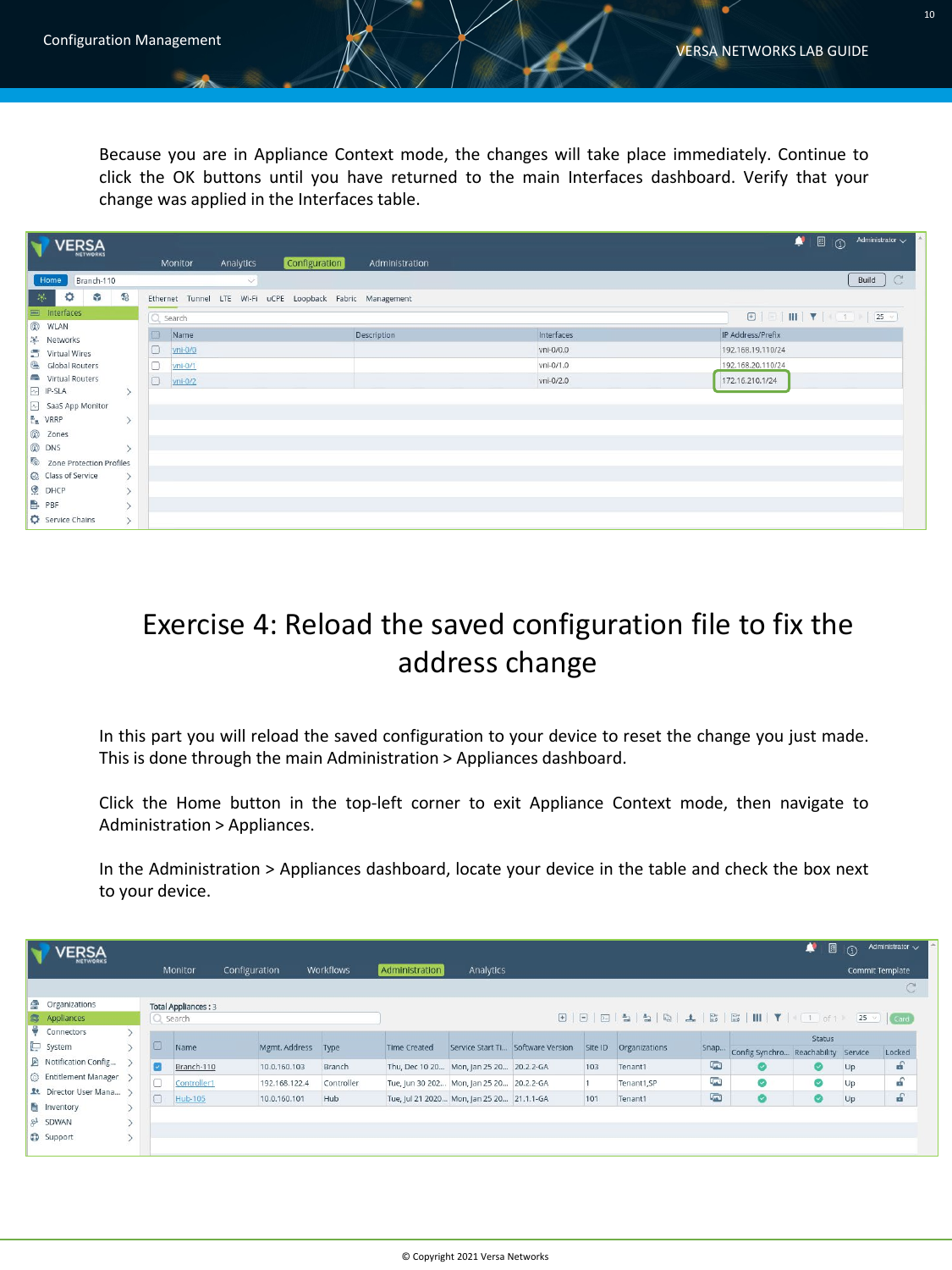After you have marked the box next to your device, click on the Import Configuration button and browse to the Downloads folder. Locate the configuration file that was saved by the export process (device-name.cfg file). Click OK and you should see a message that indicates that the configuration file was imported.

|                      | <b>ERSA</b>             |          |                            |               |               |                     |                                           |                  |         |                                                                                                                                                                                                                                                                                                                                                                                                                                                                                                                                                |             |                             | ۰<br>圓               | $\Omega$ | Administrator $\smile$ |
|----------------------|-------------------------|----------|----------------------------|---------------|---------------|---------------------|-------------------------------------------|------------------|---------|------------------------------------------------------------------------------------------------------------------------------------------------------------------------------------------------------------------------------------------------------------------------------------------------------------------------------------------------------------------------------------------------------------------------------------------------------------------------------------------------------------------------------------------------|-------------|-----------------------------|----------------------|----------|------------------------|
|                      | <b>NETWORKS</b>         |          | Monitor                    | Configuration | Workflows     | Administration      | Analytics                                 |                  |         |                                                                                                                                                                                                                                                                                                                                                                                                                                                                                                                                                |             |                             |                      |          | Commit Template        |
|                      |                         |          |                            |               |               |                     |                                           |                  |         |                                                                                                                                                                                                                                                                                                                                                                                                                                                                                                                                                |             |                             |                      |          |                        |
| <b>Organizations</b> |                         |          | <b>Total Appliances: 3</b> |               |               |                     |                                           |                  |         |                                                                                                                                                                                                                                                                                                                                                                                                                                                                                                                                                |             |                             |                      |          |                        |
| <b>S</b> Appliances  |                         | Q Search |                            |               |               |                     |                                           |                  |         | $\textcolor{blue}{\textbf{B} \mid \textcolor{blue}{\textbf{B} \mid \textcolor{blue}{\textbf{B} \mid \textcolor{blue}{\textbf{B} \mid \textcolor{blue}{\textbf{A}} \mid \textcolor{blue}{\textbf{A}} \mid \textcolor{blue}{\textbf{A} \mid \textcolor{blue}{\textbf{A}} \mid \textcolor{blue}{\textbf{A}} \mid \textcolor{blue}{\textbf{B} \mid \textcolor{blue}{\textbf{B} \mid \textcolor{blue}{\textbf{I}\mid \textcolor{blue}{\textbf{Y} \mid \textcolor{blue}{\textbf{I} \mid \textcolor{blue}{\textbf{C} \mid \textcolor{blue}{\textbf{A$ |             |                             |                      |          |                        |
| Connectors           |                         |          |                            |               |               |                     |                                           |                  |         |                                                                                                                                                                                                                                                                                                                                                                                                                                                                                                                                                |             | <b>Import Configuration</b> | Status               |          |                        |
| System               |                         |          | Name                       | Mgmt. Address | Type          | <b>Time Created</b> | Service Start Ti                          | Software Version | Site ID | Organizations                                                                                                                                                                                                                                                                                                                                                                                                                                                                                                                                  |             | Config Synchro              | Reachability Service |          | Locked                 |
|                      | Notification Config     | ø        | Branch-110                 | 10.0.160.103  | <b>Branch</b> |                     | Thu, Dec 10 20 Mon, Jan 25 20 20.2.2-GA   |                  | 103     | Tenant1                                                                                                                                                                                                                                                                                                                                                                                                                                                                                                                                        | <b>Inc.</b> | ల                           |                      | Up       | f(x)                   |
|                      | S Entitlement Manager   |          | Controller1                | 192.168.122.4 | Controller    |                     | Tue, Jun 30 202 Mon, Jan 25 20 20.2.2-GA  |                  |         | Tenant1,SP                                                                                                                                                                                                                                                                                                                                                                                                                                                                                                                                     | $\sqrt{2}$  | ◙                           | ◙                    | Up       | சி                     |
|                      | 1. Director User Mana > |          | <b>Hub-105</b>             | 10.0.160.101  | Hub           |                     | Tue, Jul 21 2020 Mon, Jan 25 20 21.1.1-GA |                  | 101     | Tenant1                                                                                                                                                                                                                                                                                                                                                                                                                                                                                                                                        | 応           | O                           |                      | Up       | $f_{\rm eff}$          |
| <b>图</b> Inventory   |                         |          |                            |               |               |                     |                                           |                  |         |                                                                                                                                                                                                                                                                                                                                                                                                                                                                                                                                                |             |                             |                      |          |                        |
| & SDWAN              |                         |          |                            |               |               |                     |                                           |                  |         |                                                                                                                                                                                                                                                                                                                                                                                                                                                                                                                                                |             |                             |                      |          |                        |
| <b>CD</b> Support    |                         |          |                            |               |               |                     |                                           |                  |         |                                                                                                                                                                                                                                                                                                                                                                                                                                                                                                                                                |             |                             |                      |          |                        |

After you have marked the box next to your device, click on the Import Configuration button and browse to the Downloads folder. Locate the configuration file that was saved by the export process (device-name.cfg file). Click OK and you should see a message that indicates that the configuration file was imported.

Next you will verify that the configuration was imported.

Click your device in the Appliances table to open the Appliance Context mode for your device. In Appliance Context mode, navigate to Configuration > Networking > Interfaces

| N<br><b>VERSA</b>                                                |               | Analytics<br>Monitor                                      | <b>Configuration</b><br>Administration |                        | Administrator $\smile$<br>۰<br>圓<br>$\odot$ |
|------------------------------------------------------------------|---------------|-----------------------------------------------------------|----------------------------------------|------------------------|---------------------------------------------|
| Home<br>Branch-110                                               |               | $\checkmark$                                              |                                        |                        | Build                                       |
| $\gg$<br><b>MAG</b> 40                                           |               | Ethernet Tunnel LTE Wi-Fi uCPE Loopback Fabric Management |                                        |                        |                                             |
| Interfaces<br>E                                                  |               | Q Search                                                  |                                        |                        |                                             |
| <b>WLAN</b><br>楽 Networks                                        |               | $\Box$<br>Name                                            | Description                            | Interfaces             | IP Address/Prefix                           |
| $\Xi$<br>Virtual Wires                                           |               | $\Box$<br>vni-0/0                                         |                                        | vni-0/0.0              | 192.168.19.110/24                           |
| G<br><b>Global Routers</b>                                       |               | o<br>$Vni-0/1$                                            |                                        | vni-0/1.0              | 192.168.20.110/24                           |
| Virtual Routers<br>$\sim$<br>IP-SLA                              |               | $\Box$<br>$Vn = 0/2$                                      |                                        | vni-0/2.0<br>vni-0/2.0 | 172.16.110.1/24<br>172.16.210.1/24          |
| $\begin{bmatrix} \mathbb{R}^n \end{bmatrix}$<br>SaaS App Monitor |               |                                                           |                                        |                        |                                             |
| 품 VRRP                                                           | $\mathcal{P}$ |                                                           |                                        |                        |                                             |
| C Zones                                                          |               |                                                           |                                        |                        |                                             |
| C DNS                                                            |               |                                                           |                                        |                        |                                             |
| <b>Zone Protection Profiles</b>                                  |               |                                                           |                                        |                        |                                             |
| Co Class of Service                                              | $\mathcal{P}$ |                                                           |                                        |                        |                                             |
| O DHCP                                                           |               |                                                           |                                        |                        |                                             |
| <b>B</b> PBF                                                     |               |                                                           |                                        |                        |                                             |
| Service Chains                                                   |               |                                                           |                                        |                        |                                             |

Note that 2 IP addresses are present: the misconfigured interface address and the imported (correct) interface address. This is because the configuration import process acts as a "merge" operation. If conflicting values are present in the configuration, the imported value over-writes the old value. If multiple values are supported in part of a configuration, then imported value is added to the configuration.